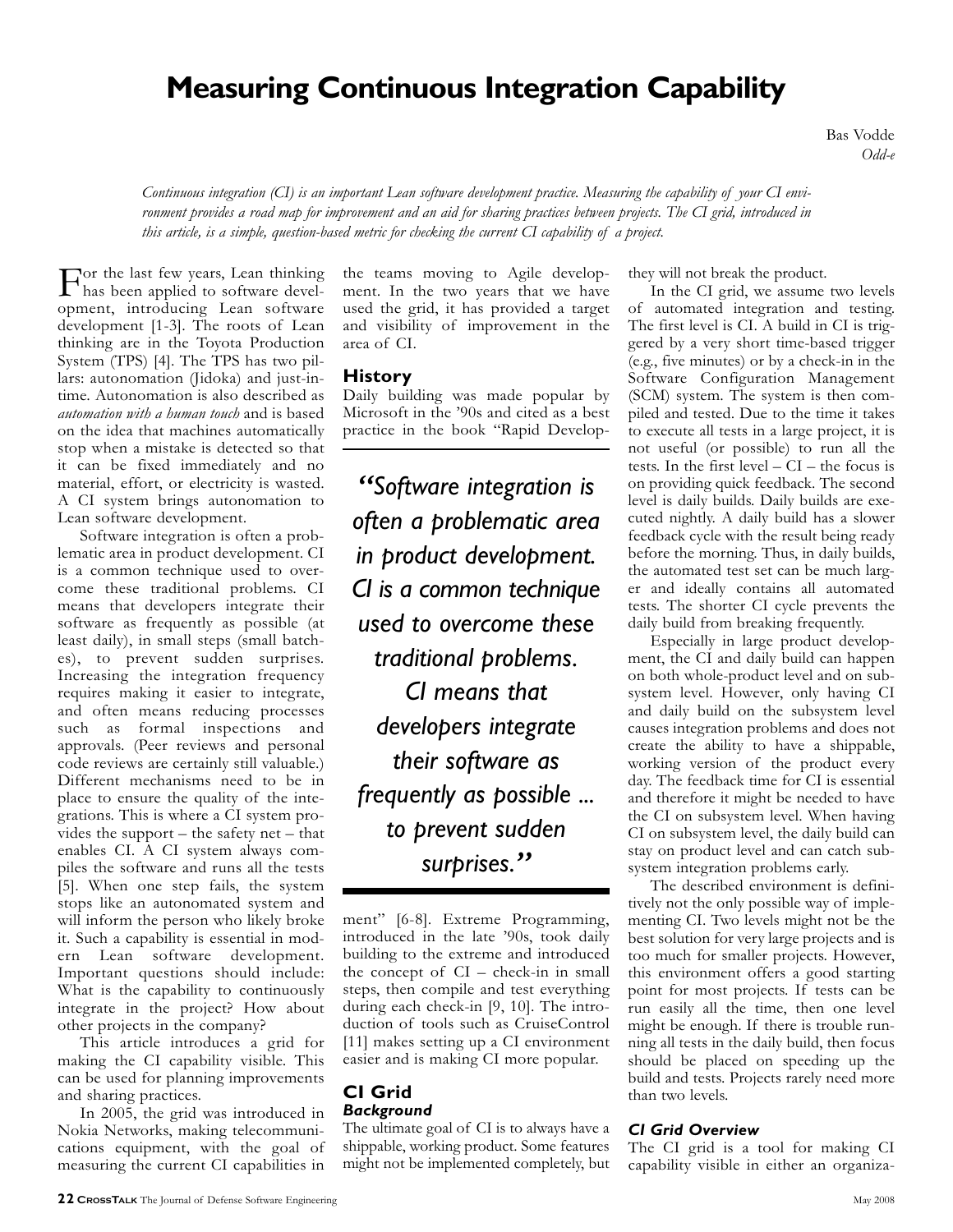tion or in a single project. The benefits of making this visible are:

- Give guidance for projects to improve their capability.
- Share practices between different projects. Projects can learn from each other.
- Give improvements a higher priority. (What gets measured gets done)

One warning upfront: The grid only measures the environment and capability to use CI. CI is a practice  $-$  a habit  $$ of the development team. The grid does not measure if developers are integrating their code frequently.

The grid is a matrix with questions and metrics. Questions are answered and a color is filled into the table. There are four different possible colors:

- Red (white): Not started.
- Yellow (grey): We are working on this.
- Green (black): Yes, we have this.
- Blue  $(X)$ : We have no interest in this. Colors, not numbers, are used for getting a quick overview. (For this article, I'll use grayscale since the print is black and white; in real use, I recommend color.)

The metrics are not intended to be very precise, they can be estimated. The questions are categorized into three groups. Each group contains questions about how well a project is going in:

- Daily build.
- CI.
- Test-driven development (TDD) [12].

#### *Daily Build Questions*

The questions in the daily build section are: **1. Compilation**

a. Is the whole product compiled (and linked) every day at a fixed time automatically?

If the product consists of subsystems or sub-components then the *whole product* here would mean all of these. *Automatically* means that no manual intervention is needed to start the daily build and that the build itself does not require human attention either, regardless of whether the build succeeds or fails.

#### **2. Sanity check**

a. Are essential tests run to ensure the stability of the build?

Essential tests ensure that the main functionality of the build is working. Having just the essential test requires less amount of test automation than the other questions and, thus, can be done fairly easy for projects which do not have much test automation.

#### **3. Unit tests**

a. Are all unit tests executed every

day after the build compilation?

b. Are the unit tests that developers put in the SCM system automatically included in the build without extra effort from the developers?

In a daily build, it should be possible to execute all unit tests. It must be easy for developers to add unit tests to the build. This is normally done by the developer putting their tests in the SCM system.

#### **4. Installation**

a. Is the system installed to *production-like environment* every day after the build compilation?

A *production-like environment* is the environment where a finished product should be installed. This is the hardware and environment it is running. This does not mean that it goes live automatically every day. The installation should also be completely automated.

#### **5. Acceptance tests**

- a. Are all possible acceptance tests (e.g., functional/system) executed?
- b. Can people easily (without much effort) add new acceptance tests?

Some acceptance tests will be running in the *production-like environment*. It is possible that some acceptance tests cannot be executed daily (e.g., because they take too long) – they will be excluded. The acceptance tests are also added to the build in a similar manner as unit tests.

#### **6. Reporting**

- a. Is a failure automatically reported to the people who might have broken the build and to others?
- b. Is the current status being published?

Reporting of the daily build should also be automated. A common mistake

is to just mail everyone. This leads to the situation in which people ignore a failed build (because it is not their fault). Thus, reporting should be done automatically to the people who potentially broke the build (anyone who changed something since the last time it was working) and also to other interested parties such as testing or management. **7. Policy**

a. Does a broken build (including tests) become the first priority for the project?

If a daily build fails then this needs to be the first priority for everybody in the project. If this is not true, then daily builds will start failing and become completely useless since they do not provide the visibility and stability in the project anymore.

#### *CI Questions*

The questions in the CI section are:

#### **1. Anytime integration**

a. Can, at any time, any developer integrate his work into the main branch without too much effort?

*Integrate* means that the check-in triggers a compile and test. The *main branch* means that it is integrated into the total product source, not on a separate feature branch.

This question is best understood by looking at what it does not mean. When there are specific integration points (e.g., three-week builds) or when developers work for weeks on subsystems or features without integrating it into the main branch, then there is not an *anytime integration* capability (the grid needs to be filled in with red).

#### **2. Compilation**

a. Within an hour after check-in, is the system automatically compiled?

Figure 1: *CI Environment*

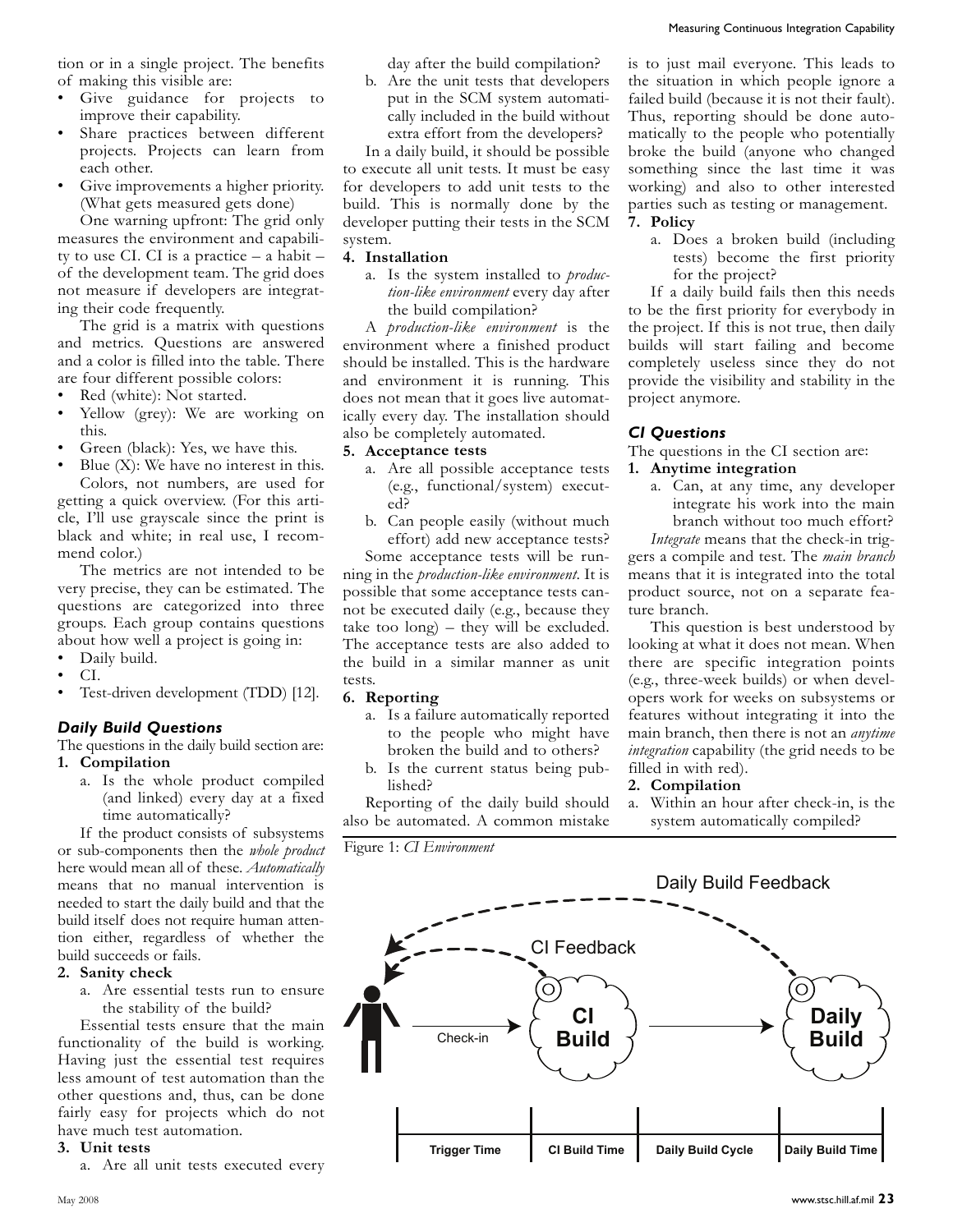The *anytime integration* should trigger a compilation of the software. This works on either a time-based trigger or on a trigger from the SCM system.

The time to feedback is critical in CI and, thus, in larger projects this compilation might be done incrementally or even at the subcomponent level only so that the feedback comes quickly enough.

#### **3. Sanity check**

a. Are essential tests run after the system is compiled?

The sanity check for CI is likely to be different than the one from the daily build. This sanity check consists of mainly unit tests and some acceptance tests. It would be best if the build system could find the most relevant tests automatically and execute them. Again, fast feedback is critical and the sanity check must not take too long.

#### **4. Reporting**

- a. Is a failure automatically being reported to the person who integrated the work?
- b. Is the current status being published?

green lava lamp to show the build status [14]) or a public monitor is a good solution for achieving this visibility.

#### **5. Policy**

a. Does a broken build become the first priority in the project? (This is the same as for daily build.)

#### *TDD Question*

#### The question in the TDD section is:

**1. Are developers doing TDD?**

This question is not directly related to CI but it is still included in the grid. Using TDD, a developer's private workspace always stays in a working state. When a developer increases his integration frequency, then he needs to learn to work in smaller steps. This is where TDD makes CI easier. Between the TDD cycles, a developer checks the status of the current build and check-in when the build passes. When the build fails, the developer does a few more TDD cycles and then checks in. **P 1 P 2 P 3 P 4**

#### *Metrics*

#### **1. Integration feedback time**

| tests. It would be best if the build sys-<br>tem could find the most relevant tests<br>automatically and execute them. Again,<br>fast feedback is critical and the sanity<br>check must not take too long.<br>4. Reporting<br>a. Is a failure automatically being re-<br>ported to the person who integrat-                                                                                 |          | tion frequency, then he needs to learn to<br>work in smaller steps. This is where<br>TDD makes CI easier. Between the<br>TDD cycles, a developer checks the sta<br>tus of the current build and check-in<br>when the build passes. When the build<br>fails, the developer does a few more<br>TDD cycles and then checks in.                           |                |           |  |
|---------------------------------------------------------------------------------------------------------------------------------------------------------------------------------------------------------------------------------------------------------------------------------------------------------------------------------------------------------------------------------------------|----------|-------------------------------------------------------------------------------------------------------------------------------------------------------------------------------------------------------------------------------------------------------------------------------------------------------------------------------------------------------|----------------|-----------|--|
| ed the work?<br>b. Is the current status being pub-<br>lished?<br>The number of people to which a<br>failure is reported should be smaller<br>than with the daily build. The current<br>status should be highly visible to the<br>team since developers base their inte-<br>gration decisions on the current build<br>status [13]. A lava lamp (using a red and<br>Table 1: Example CI Grid |          | <b>Metrics</b><br>The metrics used in the grid are bes<br>explained with a picture of the CI envi<br>ronment (see Figure 1 on page 23).<br>Integration feedback time<br>1.<br>The integration feedback time is the<br>time between when a developer is ready<br>for a check-in and a CI build report. I<br>a project is not doing anytime integration |                |           |  |
|                                                                                                                                                                                                                                                                                                                                                                                             | P1       | P <sub>2</sub>                                                                                                                                                                                                                                                                                                                                        | P <sub>3</sub> | <b>P4</b> |  |
| Technology (Program Language)                                                                                                                                                                                                                                                                                                                                                               | $J, C++$ | J                                                                                                                                                                                                                                                                                                                                                     | J              | C         |  |
| Platform                                                                                                                                                                                                                                                                                                                                                                                    | Lin      | Lin                                                                                                                                                                                                                                                                                                                                                   | Lin            | Hpux      |  |
| <b>Daily Build</b>                                                                                                                                                                                                                                                                                                                                                                          |          |                                                                                                                                                                                                                                                                                                                                                       |                |           |  |
| Compilation                                                                                                                                                                                                                                                                                                                                                                                 |          |                                                                                                                                                                                                                                                                                                                                                       |                |           |  |
| Sanity check                                                                                                                                                                                                                                                                                                                                                                                |          |                                                                                                                                                                                                                                                                                                                                                       |                |           |  |
| Unit testing                                                                                                                                                                                                                                                                                                                                                                                |          |                                                                                                                                                                                                                                                                                                                                                       |                |           |  |
| Installation                                                                                                                                                                                                                                                                                                                                                                                |          |                                                                                                                                                                                                                                                                                                                                                       |                |           |  |
| Acceptance tests                                                                                                                                                                                                                                                                                                                                                                            |          |                                                                                                                                                                                                                                                                                                                                                       |                |           |  |
| Reporting                                                                                                                                                                                                                                                                                                                                                                                   |          |                                                                                                                                                                                                                                                                                                                                                       |                |           |  |
| Policy                                                                                                                                                                                                                                                                                                                                                                                      |          |                                                                                                                                                                                                                                                                                                                                                       |                |           |  |
|                                                                                                                                                                                                                                                                                                                                                                                             |          |                                                                                                                                                                                                                                                                                                                                                       |                |           |  |
| Continuous Integration                                                                                                                                                                                                                                                                                                                                                                      |          |                                                                                                                                                                                                                                                                                                                                                       |                |           |  |
| Anytime integration                                                                                                                                                                                                                                                                                                                                                                         |          |                                                                                                                                                                                                                                                                                                                                                       |                |           |  |
| Compilation                                                                                                                                                                                                                                                                                                                                                                                 |          |                                                                                                                                                                                                                                                                                                                                                       |                |           |  |
| Sanity check                                                                                                                                                                                                                                                                                                                                                                                |          |                                                                                                                                                                                                                                                                                                                                                       |                |           |  |
| Reporting                                                                                                                                                                                                                                                                                                                                                                                   |          |                                                                                                                                                                                                                                                                                                                                                       |                |           |  |
| Policy                                                                                                                                                                                                                                                                                                                                                                                      |          |                                                                                                                                                                                                                                                                                                                                                       |                |           |  |
| <b>Test-Driven Development</b>                                                                                                                                                                                                                                                                                                                                                              |          |                                                                                                                                                                                                                                                                                                                                                       |                |           |  |
| <b>Metrics (Estimations)</b>                                                                                                                                                                                                                                                                                                                                                                |          |                                                                                                                                                                                                                                                                                                                                                       |                |           |  |
| Integration feedback time                                                                                                                                                                                                                                                                                                                                                                   | 24h      | 15m                                                                                                                                                                                                                                                                                                                                                   | 24h            | 3w        |  |
| Build feedback time                                                                                                                                                                                                                                                                                                                                                                         | 24h      | 15 <sub>m</sub>                                                                                                                                                                                                                                                                                                                                       | 24h            | Зw        |  |
| Test coverage                                                                                                                                                                                                                                                                                                                                                                               | 7        | 50-80                                                                                                                                                                                                                                                                                                                                                 | 80             | 2         |  |
| Legend<br>Not started<br>Working on it<br>We have it<br>24 CROSSTALK The Journal of Defense Software Engineering                                                                                                                                                                                                                                                                            |          |                                                                                                                                                                                                                                                                                                                                                       |                |           |  |
|                                                                                                                                                                                                                                                                                                                                                                                             |          |                                                                                                                                                                                                                                                                                                                                                       |                |           |  |

then this is equal to the build feedback time. Otherwise, this is equal to the trigger time plus the maximum compile and test time.

For example, when a project uses a 10-minute trigger time, the compilation lasts five minutes, and the tests take 15 minutes, then the integration time metric would be 30 minutes. In a normal situation, a developer will know after 30 minutes if the integration has failed or succeeded.

#### **2. Build feedback time**

The build feedback time measures the build cycle. When a project has daily builds then this metric should always be one day. When a project has CI and not a daily build level then it is less than one day and the metric is not important anymore. For example, when a project makes one complete build every three weeks then the build feedback time is three weeks.

#### **3. Test coverage**

The last metric in the grid is the test coverage (during the daily build). This metric tells something about the validity of all the other fields in the grid since most of the questions do not make sense if the test coverage of the automated tests is low.

#### *Reviews*

When using CI, the effort the developer spends for integrating code needs to be minimized. The more effort that is needed for the developer, the less likely he or she is to integrate continuously, and the more likely he is going to save his work up and integrate in a bigger batch. This will seem more efficient to him but counterproductive to CI.

Minimizing the effort before integrating code often means changing reviewing practices. Formal inspections are too heavy to do when integrating multiple times a day. A quick peerreview and personal reviews might work better. Another alternative is to delay the reviewing until after the integration has been done. This way the developers can review all changes done – for example, once a day or once a week. This is easy to plan and the reviewing will be done as a shared effort which also increases the team learning.

#### **4. Grid Example**

Table 1 is an example of the grid filled in. This example contains four different projects (P1-P4). The grid starts by listing the technology and platform for each project. The build environment is often dependent on platform and technology and, thus, listing them